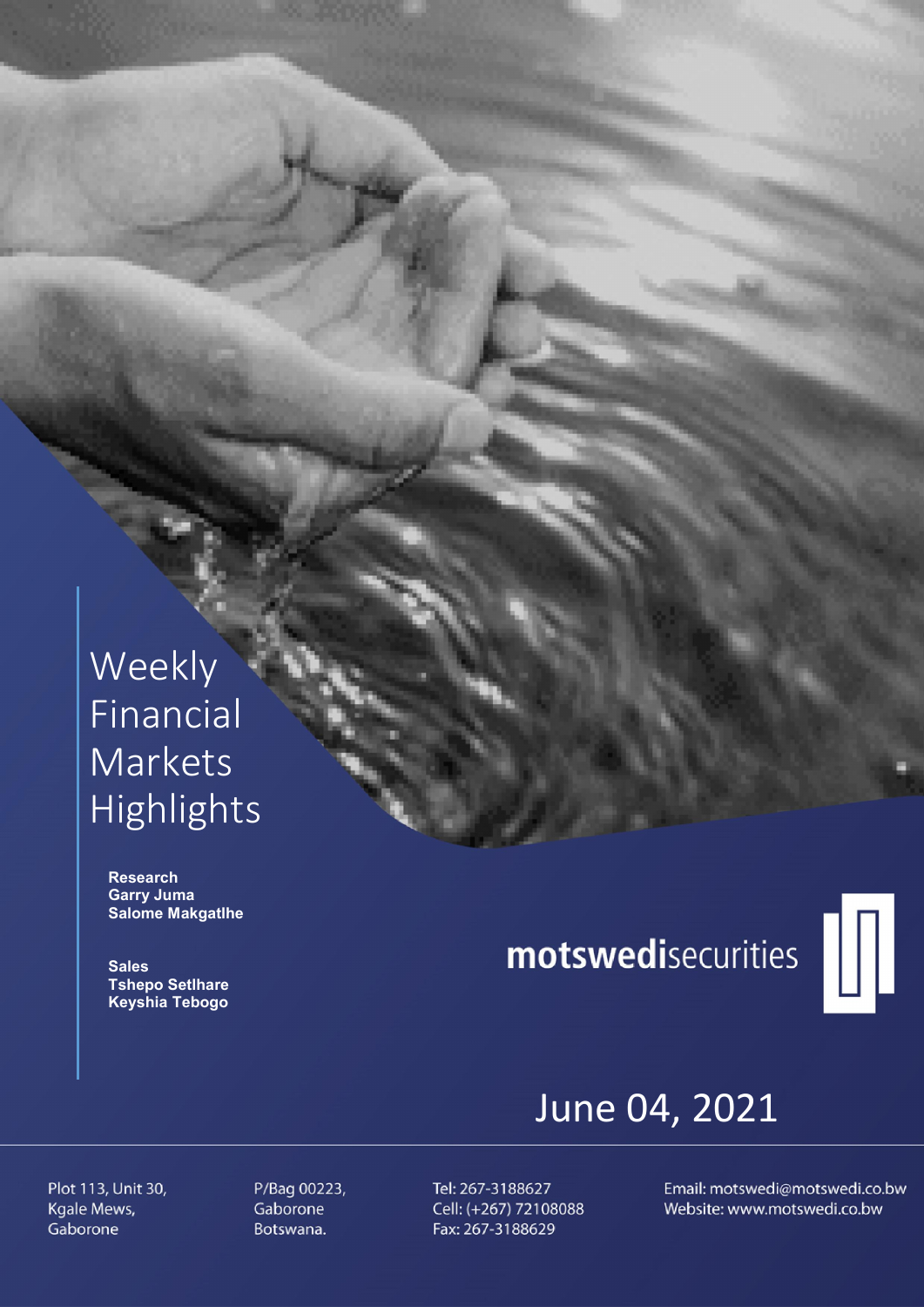

The Domestic Company Index (DCI) was back on track in the week just ended, recovering 0.18% as a result of the gainers more than proportionately outweighing the losers. This follows the 0.13% loss that the index endured in the previous week, which broke a four week gaining streak. Given the recovery, the DCI continued to shrink its year to date losses, closing the week lighter at negative 4.11%. In the absence of any stocks going ex-dividend in the week, the Domestic Company Total Returns Index (DCTRI), recovered the same percentage as the DCI. The index's loss for the year dropped to negative 0.98% -- its lowest level since February 2021. The Foreign Company Index (FCI) was unchanged in the week, maintaining its growth of 0.23% for the year, given that there were no trades registered on the relevant BSE Board.

The market noted a single gainer in the name of Letshego in the week. The stock was up 3 thebe, supported by strong demand coming from investors, to end the week valued at P0.85/share. Investors are likely buying into the stock as it remains relatively undervalued with a P/Bv of about 0.4x and likely enticed by dividend yield standing at 13.3%. The gain in the week has made the stock the second best gainer in the domestic equity market at 18.1% -- after SeedCo's yearly gain of 45.9%.

On the end of the losers was Chobe, continuing its decline after the publishing of financial results that showed the impact of a difficult year. As the Company's operating environment remains difficult, despite the lifting of some movement restrictions, investor sentiment remains on the low end for the Company's shares. At the closing of the trading week, Chobe had dropped 5 thebe to be valued at

P8.10/share. This is the third consecutive week of losses for the Company. For the year, Chobe's share price has dropped 14.1%.

| <b>COUNTER</b>        | 28 May | 21 May | Change<br>(%) | <b>YTD</b><br>(% ) |
|-----------------------|--------|--------|---------------|--------------------|
| LETSHEGO <sup>1</sup> | 85     | 82     | $+3.7$        | $+18.1$            |
| CHOBE $\downarrow$    | 810    | 815    | $-0.6$        | $-14.1$            |

*Source: Motswedi Securities, BSE* 

| <b>DCI Close</b>   | 6,596.61 |  |  |
|--------------------|----------|--|--|
| Weekly Change (%)  | $+0.18$  |  |  |
| YTD Change (%)     | $-4.11$  |  |  |
| <b>FCI Close</b>   | 1,550.85 |  |  |
| Weekly Change (%)  | 0.00     |  |  |
| YTD Change (%)     | $+0.23$  |  |  |
| <b>DCTRI Close</b> | 1,648.39 |  |  |
| Weekly Change (%)  | $+0.18$  |  |  |
| YTD Change (%)     | $-0.98$  |  |  |

#### BSE Indices – Week ending 04 June, 2021

*Source: Motswedi Securities, BSE*

| No. of Shares Trading |  | 2,095,405 |  |  |
|-----------------------|--|-----------|--|--|
| Turnover (BWP)        |  | 4,140,863 |  |  |

Market Summary – Week ending 04 June, 2021

| Turnover (BWP)           | 4,140,863 |  |  |
|--------------------------|-----------|--|--|
| Turnover (USD)*          | 390,069   |  |  |
| No. of stocks trading#   | q         |  |  |
| No. of stocks advancing# |           |  |  |
| No. of stocks declining# |           |  |  |
| No. of stocks unchanged# | 21        |  |  |

*Source: Motswedi Securities, BSE \*US\$/BWP = 0.0942 # = Domestic Main Board*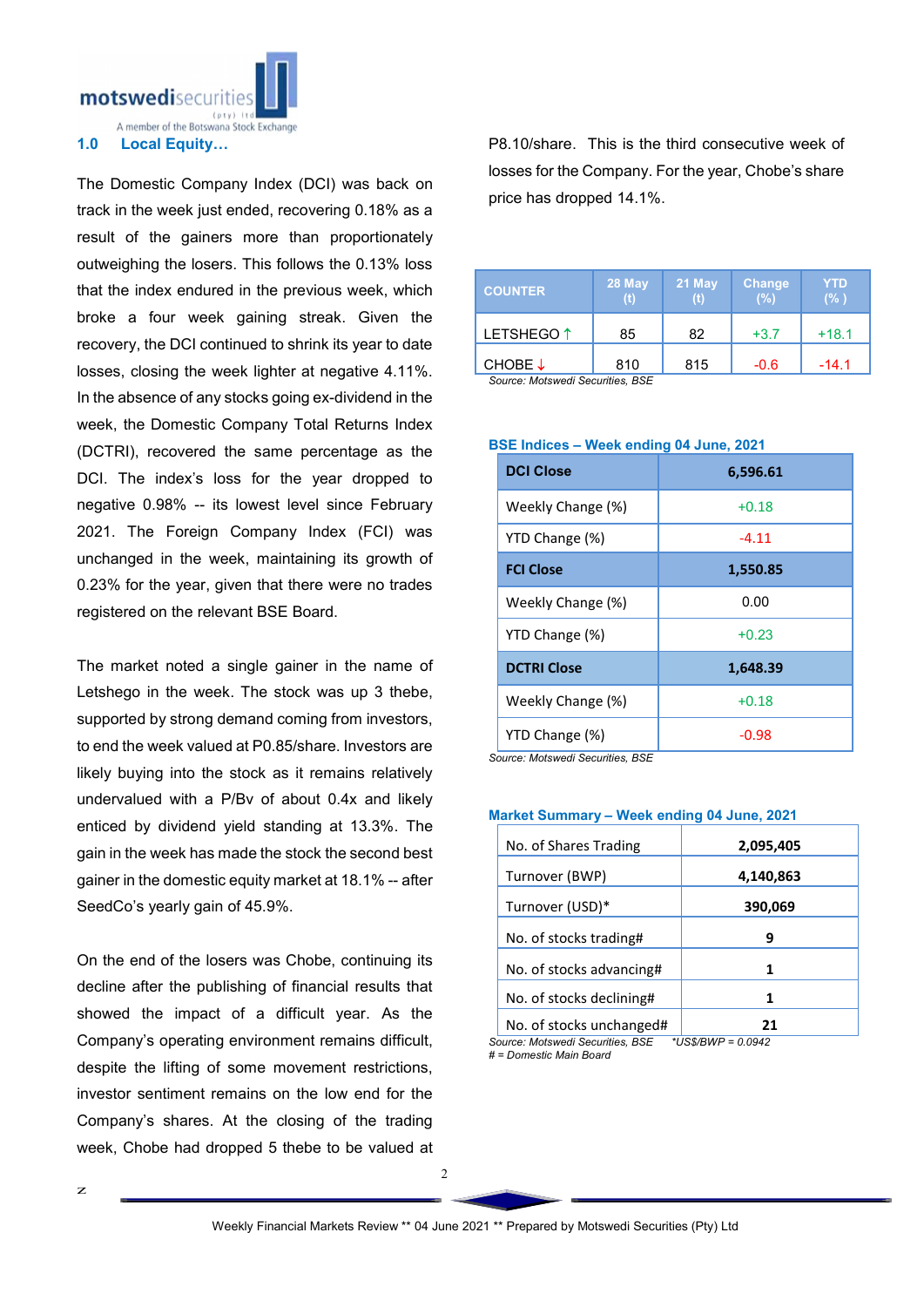

Minergy announced changes to its Board of Directors. Mr. André Bojé, a non-executive director, will retire from the Board as of 31 May 2021. André was the inaugural Chief Executive Officer ("CEO") of Minergy when it listed on the Main Board of the Botswana Stock Exchange in 2017, bringing with him a unique understanding of the potential that the Masama Coal Project presented. With decades of experience in the industrial coal sector he led Minergy's transition from an explorer into a developer, setting down the required foundations to become a fully operational coal mine in record time. His depth of experience and market knowledge, not only of coal, but also of the listed space, ensured that an experienced production ready management team was put in place at Minergy. Minergy's team embodies all of the necessary skills and expertise required to successfully operate a coal mining operation, and to transfer vital skills into Botswana.

Mr. Leonard Makwinja has been appointed as an Independent Non-executive Director, effective 1 June 2021. Read his brief curriculum vitae here. Changes to the Audit and Risk Committee ("ARCO") include Mr. Cross Kgosidiile taking over as Chairman of the committee. In line with best practice corporate governance, with Mr. Cross Kgosidiile's appointment as ARCO Chairman, Mr. Mokwena Morulane, the Chairman of the Board, steps down as Chairman of ARCO but remains a committee Member. Mr. Leutlwetse Tumelo remains a committee Member, and Mr. Claude de Bruin steps down as a committee Member.

Chobe announced the appointment of Myra T. Sekgororoane to the Board effective from 20 May 2021 subject to confirmation at the Annual General Meeting. Read her brief CV here.

Anglo American Capital plc (the "Company") announced the early results of its invitation to holders of its (i) US\$750,000,000 5.375 per cent. Senior Notes due April 2025 guaranteed by Anglo American plc2 (ISIN: US034863AV24 (Rule 144A) / USG0446NAQ72 (Reg S)) ("April 2025 US Dollar Notes"); (ii) US\$650,000,000 4.875 per cent. Senior Notes due May 2025 guaranteed by Anglo American plc (ISIN: US034863AP55 (Rule 144A) / USG0446NAJ30 (Reg S)) ("May 2025 US Dollar Notes" and, together with the April 2025 US Dollar Notes, the "US Dollar Notes") and (iii) €600,000,000 1.625 per cent. Guaranteed Notes due September 2025 guaranteed by Anglo American plc (ISIN: XS1686846061) (the "Euro Notes" and, together with the April 2025 US Dollar Notes and May 2025 US Dollar Notes each being a "Series", and any notes within any such Series being the "Notes") to tender Notes for purchase by the Company for cash (each such invitation an "Offer" and together, the "Offers"), on the terms of, and subject to the Offer Cap and the Acceptance Priority Levels and the other conditions contained in, a tender offer memorandum dated 17 May 2021 (the "Tender Offer Memorandum").

CA Sales announced the acceptance of options by a number of Executive Directors of major subsidiaries in terms of the company share incentive scheme. The full announcement can be found here.

Investec plc's issued capital consists of 696,082,618 Ordinary Shares of GBP0.0002 each (the "Ordinary Shares"), as at 31 May 2021. Of these, no Ordinary Shares are held exclusive of voting rights in Treasury at the date of this announcement and therefore the total number of voting rights in Investec plc is 696,082,618. The figure of 696,082,618 Ordinary Shares may be used

3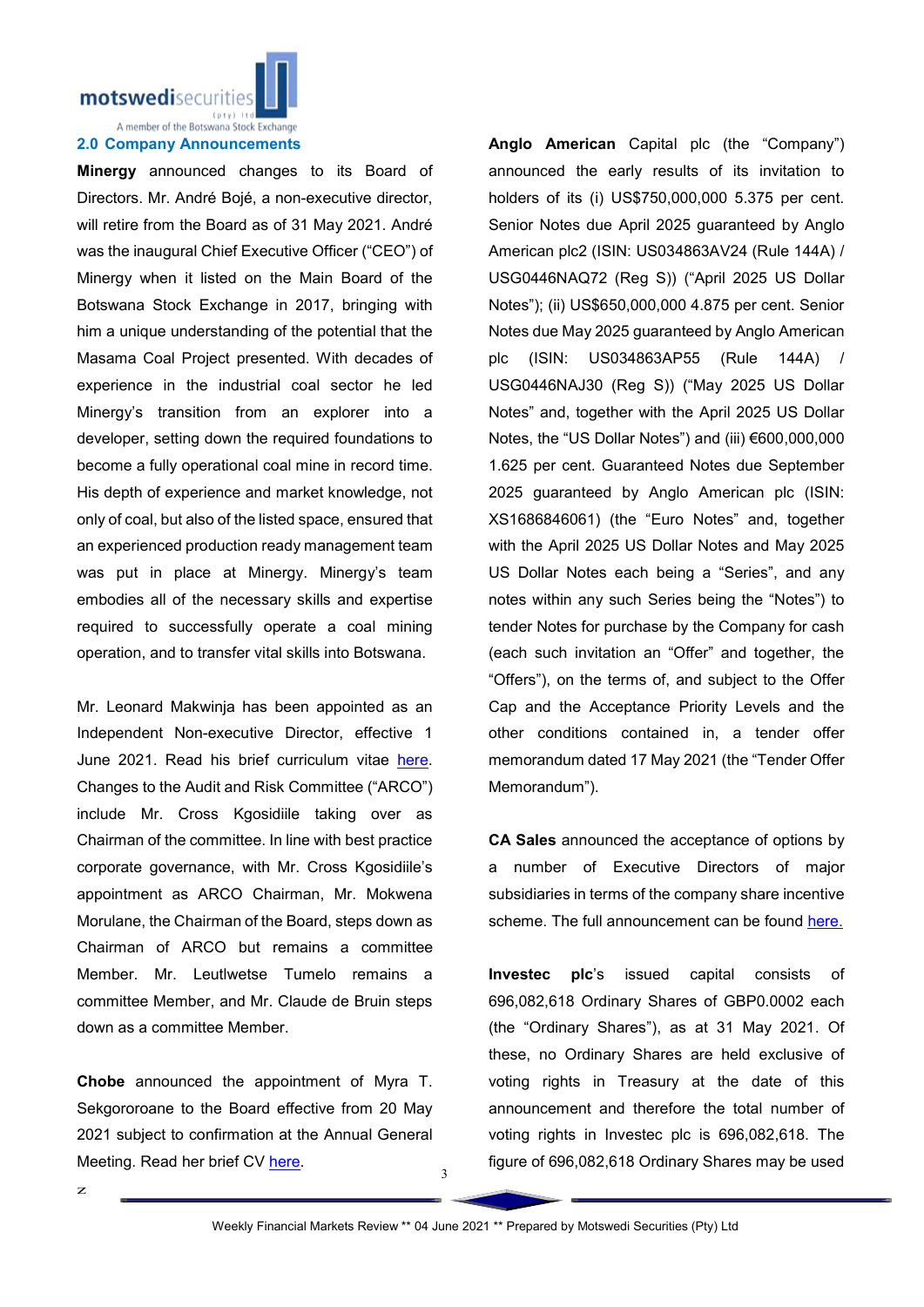

by shareholders as the denominator for the calculations by which they will determine if they are required to notify their interest, or a change to their interest, in Investec plc.

Anglo American Plc announces that as at 6pm on 31 May 2021, the issued share capital of the Company was 1,363,118,080 ordinary shares of US\$0.54945 each. No shares are held in Treasury, therefore the total number of voting rights in the Company is 1,363,118,0801. This information may be used by shareholders (and others with notification obligations) as the denominator for the calculations by which they will determine whether they are required to notify their interest in, or a change to their interest in, the Company under the FCA's Disclosure Guidance and Transparency Rules.

RDCP announced the results of its  $25<sup>th</sup>$  Annual General Meeting of Unitholders held virtually at 08h30 on 27 May 2021. All resolutions proposed at the meeting were approved by the requisite majority of votes.

Sechaba Brewery Holdings published its 2020 Annual Report. Find it here.

G4S published its 2020 Annual Report. Find it here.

Board Members led to its confirmation. This means 4 BBS Limited ("BBSL") Shareholders and other stakeholders are informed that Justice Michael Leburu of the Gaborone High Court has confirmed the Interim Order of Friday 30 April 2021 secured by a BBSL Shareholder Mr. Derek Brink to enable the 2020 Annual General Meeting ("AGM") to proceed after attempts by former Board Members to stop the meeting. The Interim Order was returnable on 03 June 2021 and it not being contested by the former

that decisions taken at the 2020 AGM such as the appointment of the new BBSL Board are final. Once again, BBSL would like to thank its Shareholders, stakeholders, and well-wishers for their very strong support when corporate governance matters which arose during the month of April 2021 were being addressed.

### 3.0 Foreign Exchange…

The dollar reversed the losses noted in the week on Friday to reach a multi week high against several of its trading partners. This gain in the dollar was its largest gain since April 2021, and was supported by the overnight jump in the US Treasury yields following the release of better than expected US employment data. This also sparked hope that the non-farm payrolls data will also be strong once published later on Friday. These are all positive signs that the US economy is rebounding and well on its way to recovery. However, a recovery increases concerns that inflation would rise and such would result in an early withdrawal of the US Federal Reserve's stimulus. This concern lingered despite the repeated attempts by the Fed's officials allaying them. The Fed views this anticipated increase in inflation, to be transitory and short lived while the US economy reopens, and as such intends to maintain its stance.

| <b>Currency</b>          | 04 June | 28 May  | <b>Change</b><br>(%) | YTD<br>$(\%)$ |  |
|--------------------------|---------|---------|----------------------|---------------|--|
| 四日<br>↑<br>US\$/BWP      | 0.0942  | 0.0939  | 0.32                 | 0.11          |  |
| Ň<br>ZAR/BWP             | 1.2856  | 1.2977  | $-0.93$              | $-3.30$       |  |
| 0<br>EUR/BWP             | 0.0778  | 0.0771  | 0.91                 | $-7.38$       |  |
| 픪푽<br>↑<br>GBP/BWP       | 0.0668  | 0.0662  | 0.91                 | $-6.96$       |  |
| ↑●<br>JPY/BW             | 10.38   | 10.3100 | 0.68                 | 1.47          |  |
| CNH/BWP                  | 0.6034  | 0.5979  | 0.92                 | $-8.12$       |  |
| Source: Bank of Botswana |         |         |                      |               |  |

#### Domestic Exchange rates